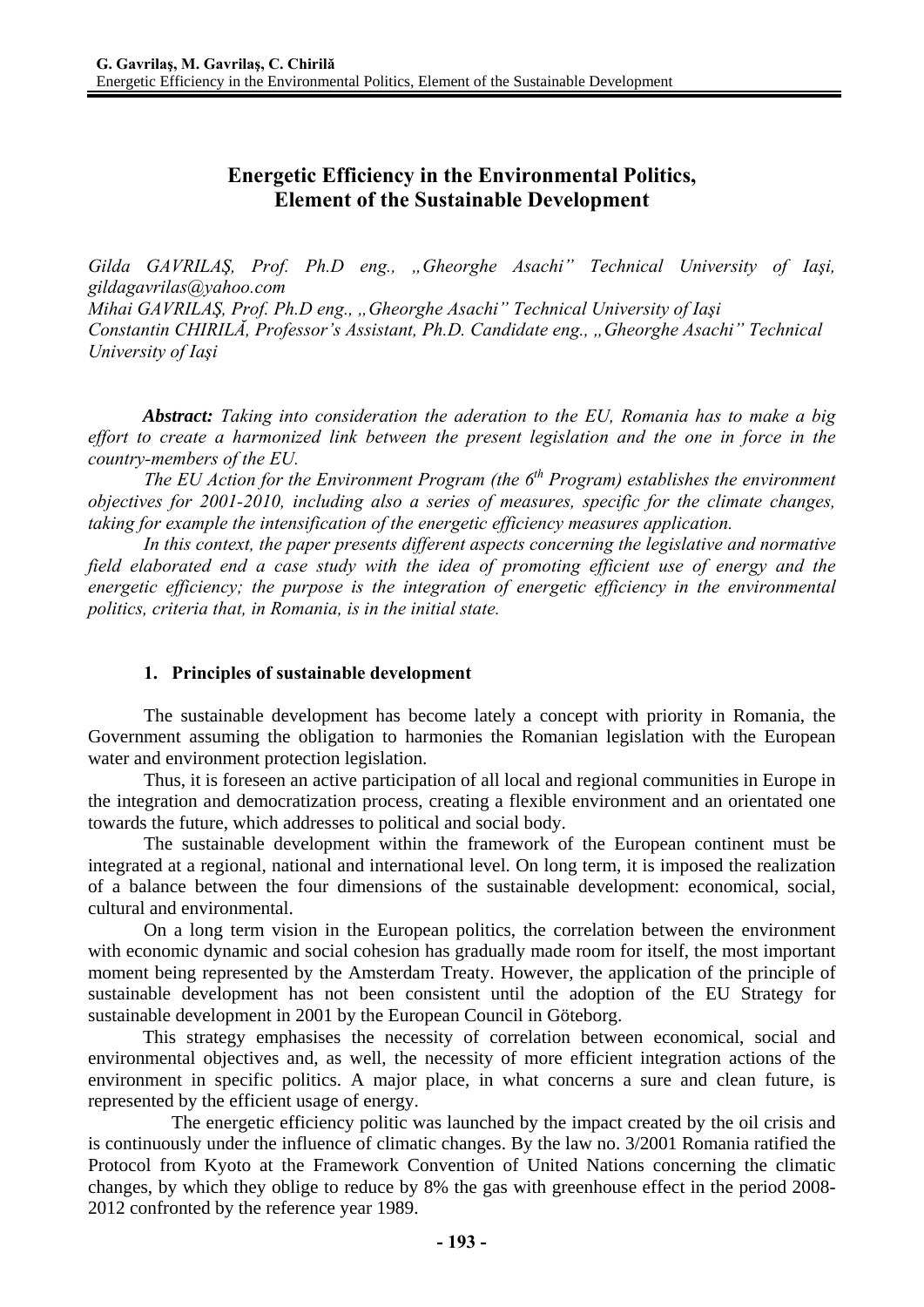These aspects grant general features as well as specific ones to the three major economical zones: Europe, USA and Asia.

The VI Action Program for the Environment of EU establishes the environment objectives for the period 2001-2010 including also a series of measures specifics to the climatic changes, as the example of the intensification of the application of energetic efficiency measures.

### **2. Promotion of the efficient usage of energy**

By the increase of energy efficiency, the energy economy represents the energy resource the easiest to be obtained, unpolluting in comparison with the fossil combustible resources or energy regenerating resources.

Taking into consideration that the energetic intensity of the Romanian economy is a few times higher than that of the EU countries, the efficient utilization of energy represents a priority.

Romania has signed the Protocol regarding Energy Efficiency which stipulates:

-creating an energetic efficiency Program

-creating some framework conditions for the development of the energetic efficiency activity

-co-operation in the energy efficiency

 The implementation of the Directive 2003/54/CE regarding the common rules established for the internal energy market, as well as the Directive 93/76/CEE Save dedicated to some minimal programs of energy economy represents one of the major trends.

In Romania, the electric energy Law no. 318/2003 creates the general juridical frame for the regulation of carrying on activities from the thermic and electric energy field that has to take place in conditions of safety and quality in order to permit the proper utilization of primary resources of energy simultaneously with respecting the environment protecting laws. Directive 93/76/CEE Save is taken over in the Romanian legislation by:

-Law no. 199/2000 – energetic efficiency;

-HG. No. 393/2002 – methodological norms for the implementation of Law no. 199/2000;

-Order MEC no. 312/2003 – technical prescription regarding design, execution, assembling, repairing, installation, exploitation and inspection of hot water boilers;

-Order MIR no. 245/2002 – energetic balance sheet;

The major target established through the national strategy of energetic development on middle term is represented by the creation of some efficient energy markets whose sustainable development should be done in high quality and safety conditions of energy supplying, by the efficient usage of energy and by the protection of the environment.

In 2003, Romania has drawn up the Road Map in the energetic field which covers the period until 2015 stating the major directions of action in the energetic field for integration in the internal energy market of the EU.

Therefore, in order to achieve the goal of reducing energetic intensity until 2015, special programs oriented towards the following directions are necessary:

> - imposing some high energetic efficiency standards for all the activities which consume energy from the economy and social activity: industry, transports, construction, agriculture, services;

- the increase of energetic efficiency in the existent energy consumer capacities;

In this context, a case study is presented regarding the increase of energetic efficiency by reducing the costs with energy in some water supply systems.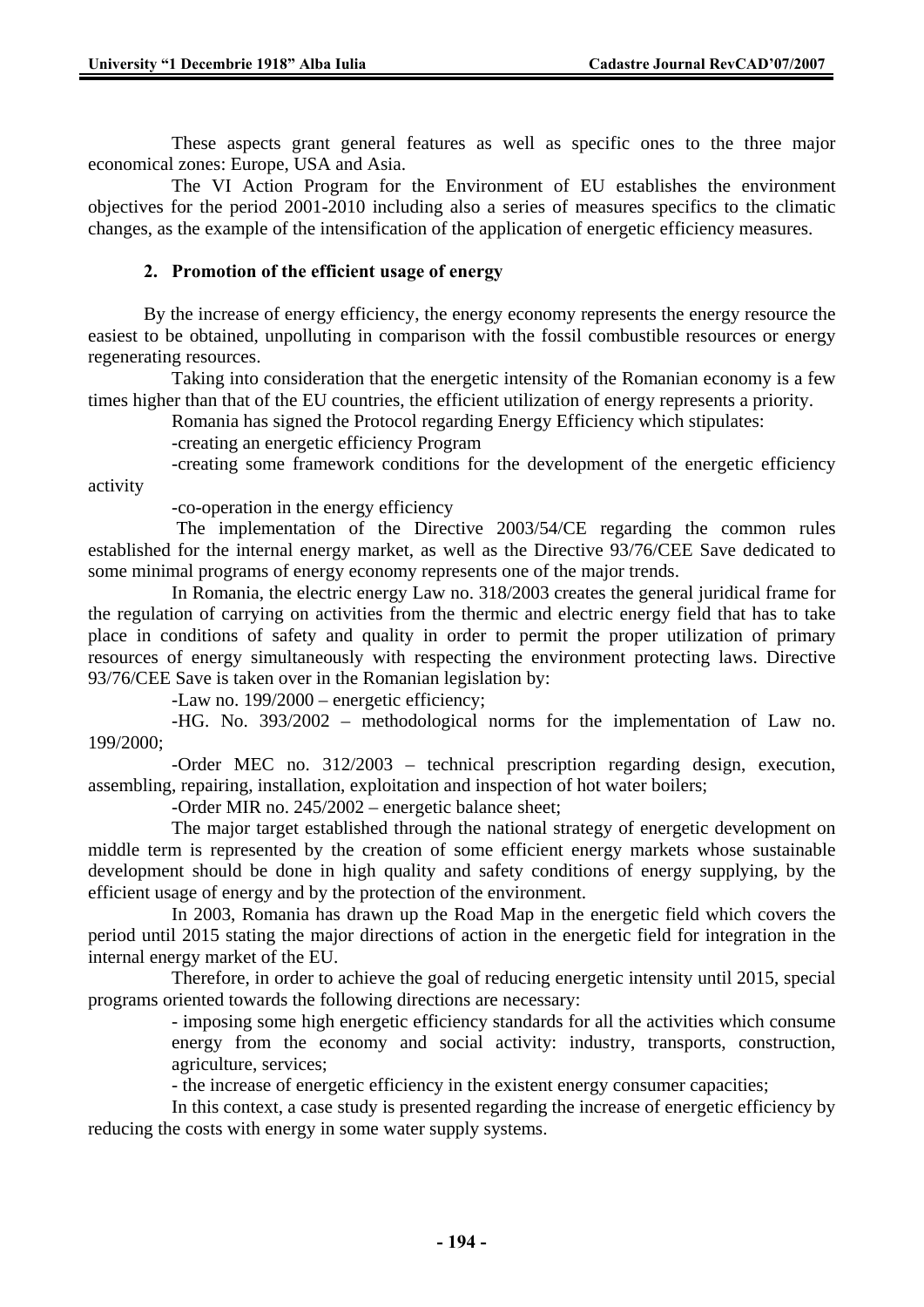#### **3. Case study**

Water pump stations from water supply systems are big consumers of electricity, with different electricity consumption values in working days and holydays, as well as differences during the same day, produced by the variable demand of water in the system.

In this context, the most recent works in the field of forecasting models show a significant shifting of the interest of the scientific community towards forecasting models based on computational intelligence. Therefore, the forecasting model used in our studies used a neural network approach based on the multilayer perceptron (MLP). These studies aims to produce shortterm load forecasts for a water pump station from a local water supply system.

The analysis of the existing database, the self-correlation between load data, as well as the suggestions from the literature [5], led to a forecast model that would contain the following components of the learning data set:

Output data:

- forecasted electricity consumption for hour *t*;
- Input data:
	- electricity consumptions for moments with  $1, 2, 3, 4, 5, 24, 25, 26, 168, 169, 170$  hours before the forecasting hour;
	- type of the day (working day or holyday);
	- the forecasting hour.

Using this input structure, the learning data set for the training of the neural networks was built, using a series of MATLAB functions. The neural network was then trained using the SNNS (Stuttgart Neural Network Simulator) environment, and the Resilient Propagation function as training procedure [6]. This learning function is one of the most efficient one used with feedforward neural networks, and supervised learning.



Fig. 1 Average errors for the 9 variants of forecasting models

**Hour**



Fig. 2 The real and the forecasted profiles for July 26-th 2006